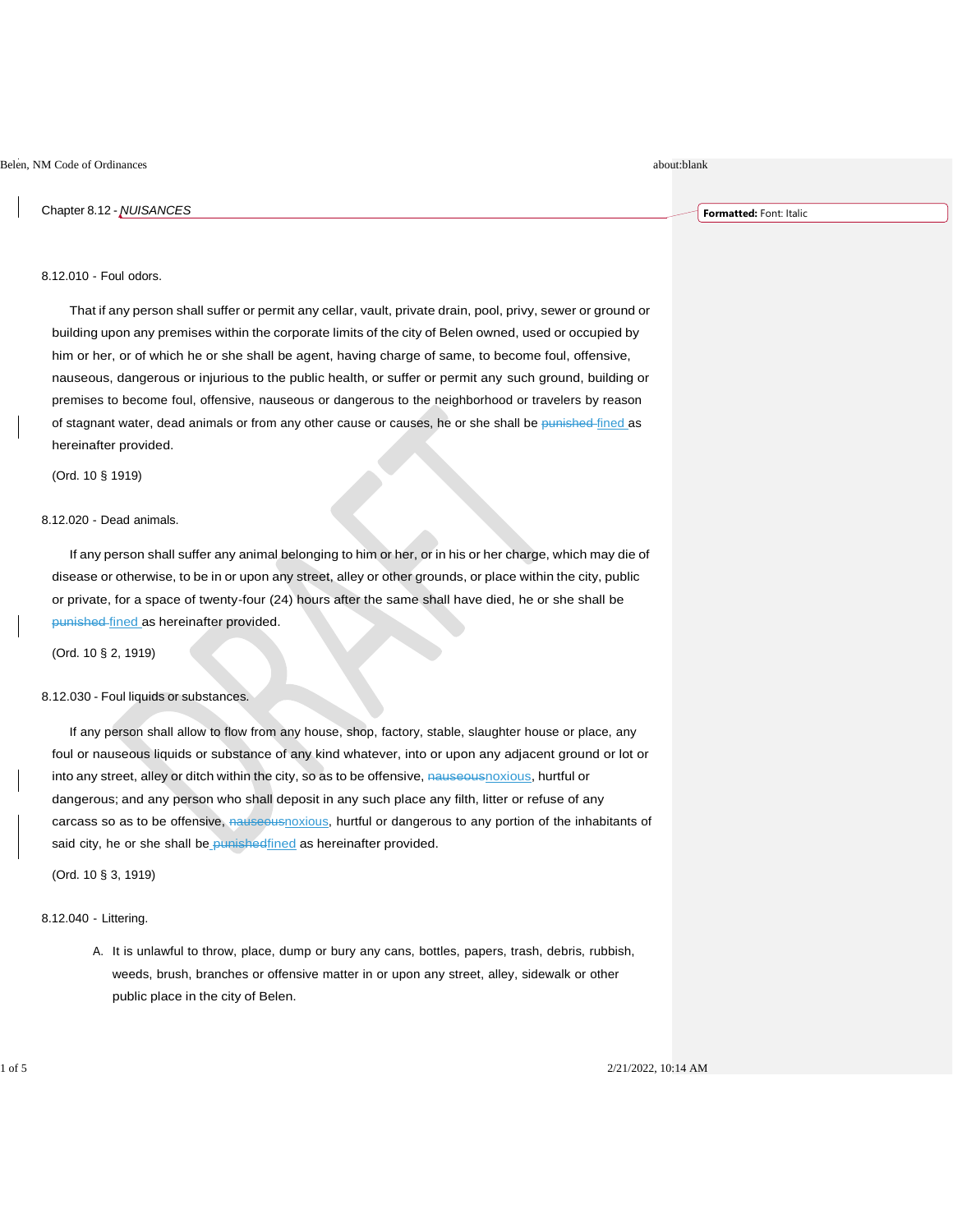- B. It is unlawful to place any cans, bottles, papers, trash, debris, rubbish, weeds, brush, branches or offensive matter in the bed of any vehicle or upon a vehicle's trailer that is not bagged or otherwise fully covered and contained.
- C. Any person, business, firm or corporation violating of this section upon conviction thereof shall be punished by a fined of not less than fifty dollars (\$50.00) nor more than one hundredfifty dollars (\$150.00) for each offense.

(Ord. 295 §§ 1, 2, 1958: Ord. 10 § 4, 1919)

(Ord. No. 2015-05, 4-20-2015)

8.12.050 - Animals.

Housing, pentning up, corralling, or grazing of horses, cows, pigs, chickens, pigeons or any other animal and/or fowl which may be offensive to any person is declared to be a nuisance under this chapter. Further, none of the above animals or fowl under any circumstances may be kept within a radius of two hundred fifty (250) feet from any residence within the city limits of Belen. Any violators hereof shall be punishedfined asprovided for in this chapter.

(Ord. 10, 1960: Ord. 10 § 5, 1919)

## 8.12.060 - Tainted meat.

If any person shall expose for sale, in any market, house, shop or elsewhere in the city of Belen, any tainted or putrid meat or provisions which from these or other causes may be deemed unwholesome, every such person shall be punished fined as hereinafter provided.

(Ord. 10 § 6, 1919)

8.12.070 - Water storage in open dirt or earth tanks prohibited.

- A. Storing water in open dirt or earth tanks for any purpose within the city limits is prohibited. This order due to unsanitary conditions and breeding of flies and mosquitoes.
- B. Any person offending against the foregoing provisions of this section shall be punishedfined for each offense by a fine of not more than twenty-five dollars (\$25.00) and the costs of the prosecution., and iln default of payment thereof be imprisoned in the city orcounty jail for aperiod of not more than twenty (20) days, an assessment may be made by the city of Belen and a lien placed upon the premises of the owner where the water storage is located for the unpaid fines and the cost of removing the prohibited water storage methods.

(Ord. 308 §§ 1, 2, 1960)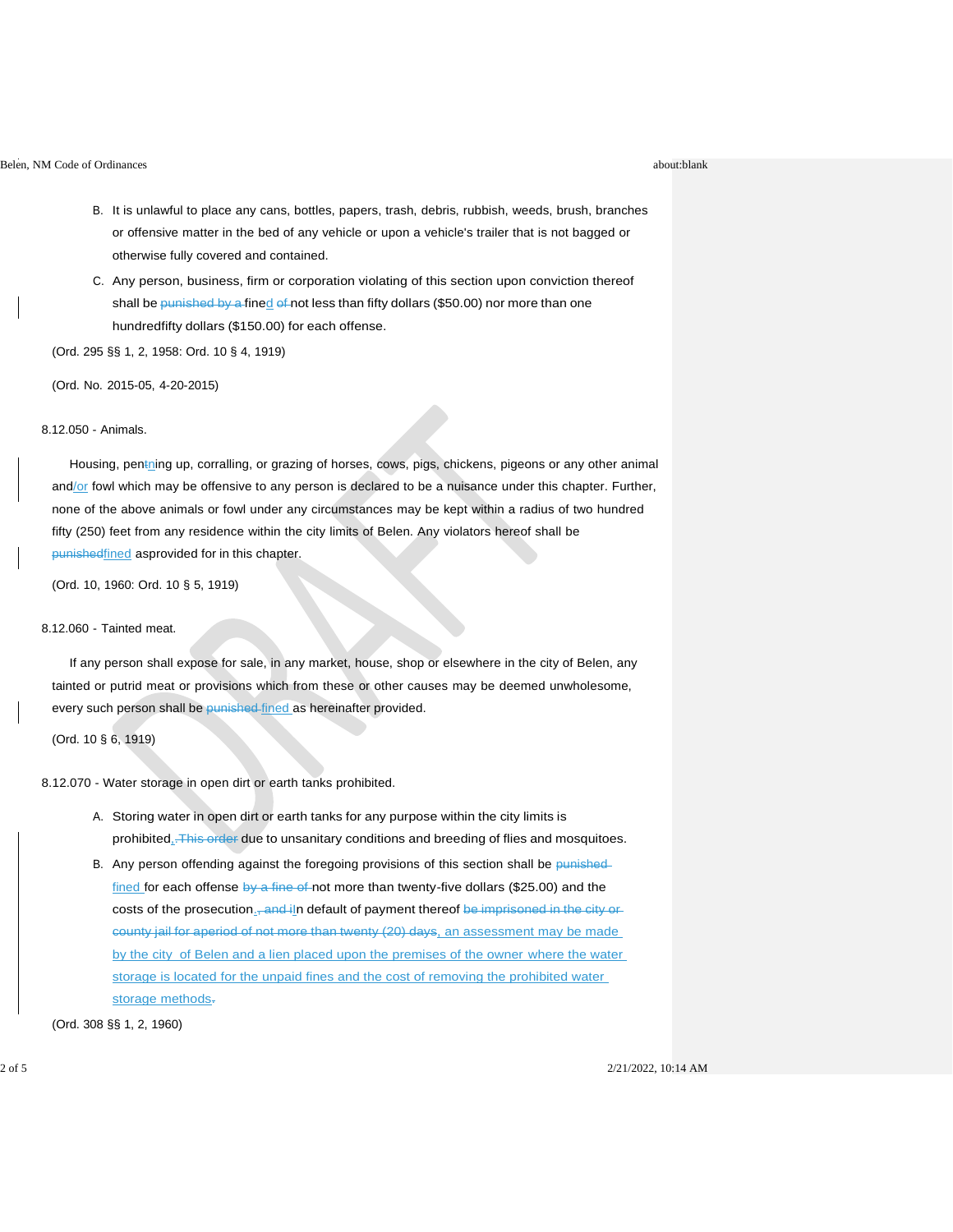8.12.080 - Removal of rubbish, etc.

3 of 5 2/21/2022, 10:14 AM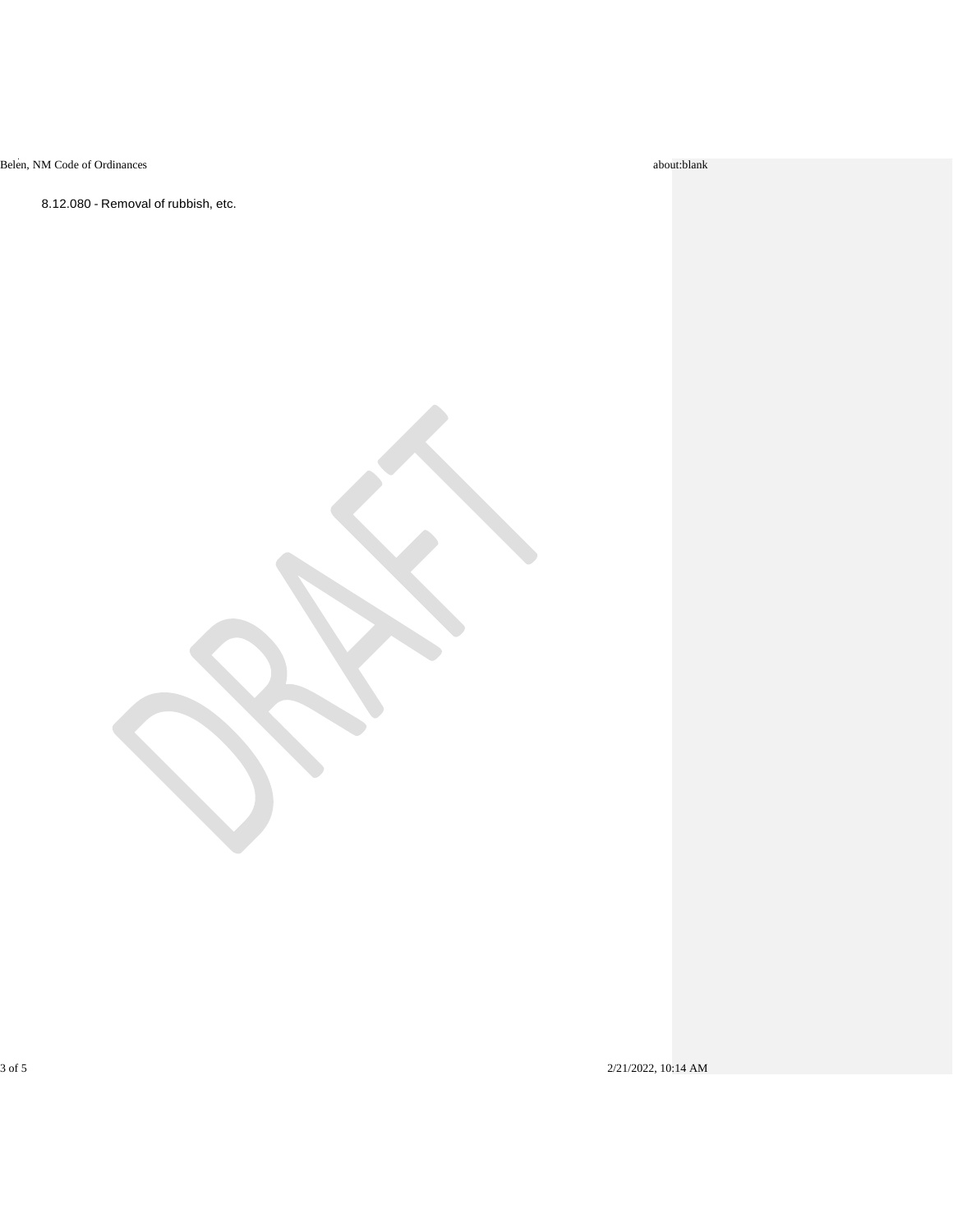A. Definitions. For the purpose of this section the following terms, phrases, words and their derivations for and names given herein:

"Garbage" means putrescible, animal, and vegetable wastes resulting from the handling, preparation, cooking and consumption of food.

"Person" means person, individual, firm, partnership, corporation, company, association, or any other entity owning or utilizing as tenant, landlord, or otherwise any real property in the city of Belen.

"Refuse" means and includes, but is not limited to garbage, ashes, and petroleum products.

"Rubbish" means and includes, but is not limited to barrels, bedding, cans, cardboard, car bodies, drums, crockery, glass, grass cuttings, leaves, metal, paper, rags, rubber, sawdust, trees, tree stumps, weeds, wire, wood scraps, and similar materials.

- B. No person shall permit the accumulation of debris, refuse, rubbish, or garbage, trash or other similar material to accumulate on any portion of their property when said accumulation constitutes a detriment to the public health and a fire hazard to the community.
- C. In the event said accumulation is allowed to exist by any person or any property within the city limits of the city of Belen for a period of five  $(5)$  days after being notified by a dulyauthorized agent of the city councilCode Enforcement personnel to remove same, the city may:
	- 1. Remove all of said refuse, rubbish, garbage, or similar material and all expenses incurred by the city in said removal are hereby deemed to constitute a lien on the said real property and collectible by the city as per pertinent provisions of lien statutes of the state of New Mexico.
	- 2. Provide owner or occupant with a twenty-four (24) hour notice to forthwith remove same, failure of which shall constitute violation of the section with penalties as hereinafter provided.
- D.C. Any person violating any of the provisions of this section shall be fined not more than one hundred dollars (\$100.00) and/or imprisonment in the city jail for not more than fifteen (15) days or by both such fine and imprisonment.

(Ord. 1990-3 §§ 1—4)

# 8.12.090 - Weeds.

A. In case there shall be weeds located upon any lot within the city of Belen, the city shall have the power to notify the owner of such lot to cut or cause to be removed all of said weeds within forty-eight (48) hours. In case of failure or refusal on the part of the owner to so do or cause to be removed all of such weeds within the time prescribed, the city may cut or remove said weeds and shall send a bill for the reasonable cost of so cutting or removing the same,

**Formatted:** Indent: Hanging: 0.24", Right: 0.33", Space Before: 2.9 pt, Numbered + Level: 1 + Numbering Style: A, B, C, … + Start at: 1 + Alignment: Left + Aligned at: 0.69" + Indent at: 0.92"

4 of 5 2/21/2022, 10:14 AM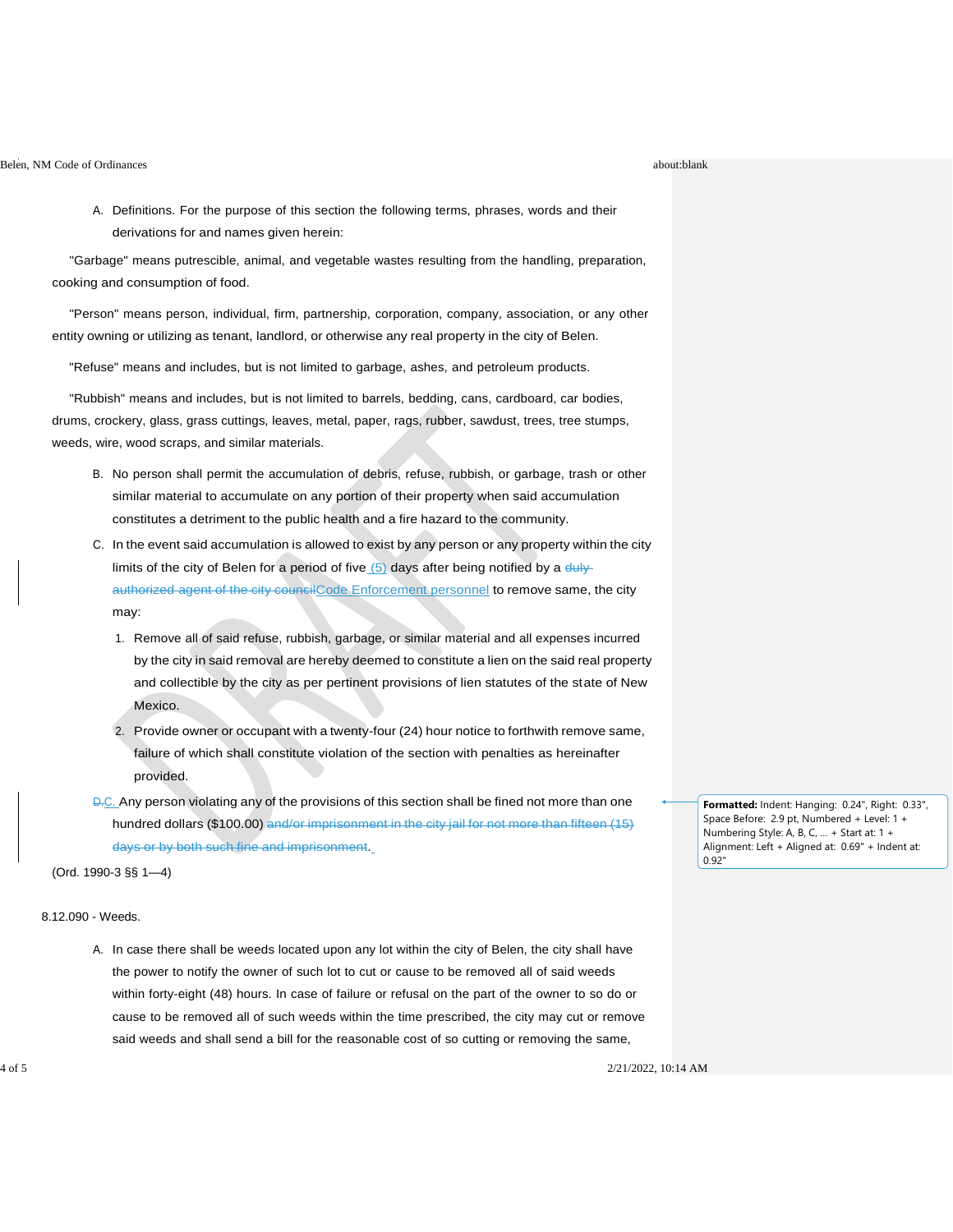which bill shall be computed in accordance with the following schedule:

|             | <b>Cost of Equipment and Operator Fees</b> |
|-------------|--------------------------------------------|
| Bulldozer   | \$100.00 per hour                          |
| Grader      | 100.00 per hour                            |
| Backhoe     | 100.00 per hour                            |
| Dump track  | $100.00$ per hour                          |
| Weed cutter | 100.00 per hour<br><b>STATE</b>            |

If an extra laborer is needed, additional charge will be twenty-five dollars (\$25.00) per hour, per additional laborer.

The minimum charge shall be for one hour.

In case of failure or refusal on the part of the owner to pay such cost, an assessment may be made by the city of Belen and a lien placed upon such premises of the owner for the cost of the cutting and/or removal of the weeds.

B. In the event that an owner of property located within the city of Belen desires that the city of Belen clean such private property for the owner on a voluntary basis, then such owner may hire the city of Belen for such services and shall compensate the city according to the rate schedule set forth above. In the event that such property owner fails or refuses to pay the city in accordance with the rate schedule set forth above, then the city shall exercise the same lien remedies outlined in subsection A of this section.

(Ord. 1993-8 §§ 1, 2)

8.12.100 - Reporting and removal of nuisances.

It is the duty of the marshal-Code Enforcement Department to ascertain and report to the city mayormanager the existence of any and all nuisances declared to be such by the foregoing sections...... and WMhenever it shall appear that such nuisances exist, the mayor may direct the same to be abated and removed by such officers or persons asmay be designated, and if such nuisance be found on private property, the said officer or person shall order the owner, agent or occupant thereof to remove and abate the same at his own expense within a

 $2/21/2022$ , 10:14 AM